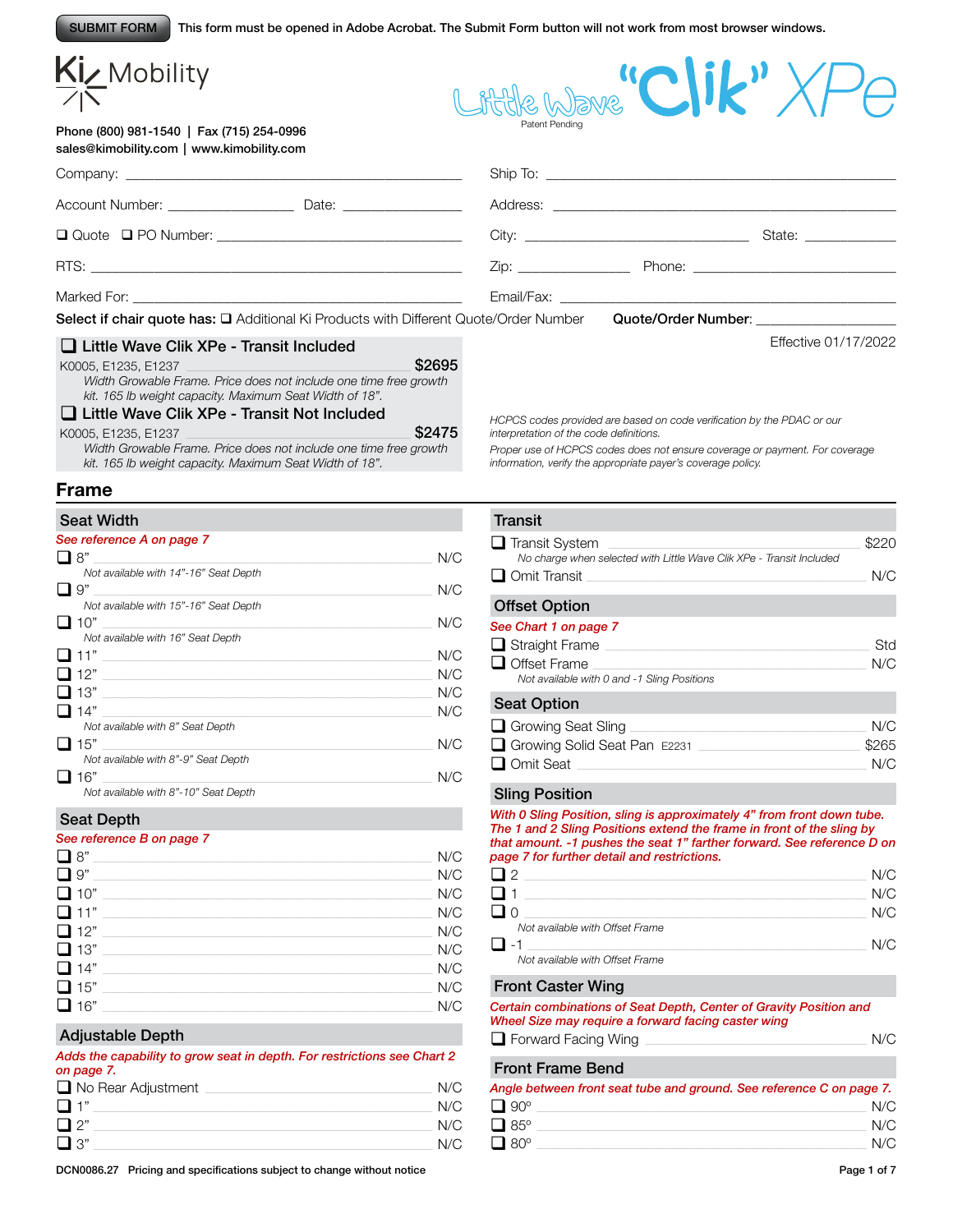

# **Backrest**

### Back Post / Height Range / Back Height

| <b>Back</b><br>Post               | Height<br>Range                    | <b>Back Height</b> |                 |                 |     |    |
|-----------------------------------|------------------------------------|--------------------|-----------------|-----------------|-----|----|
|                                   | $\mathbf 1$ Ex. Short <sup>1</sup> | 9                  | 10              | 11              | 12  |    |
| Height<br>Adjustable              | Short                              | 11                 | 12              | 13              | 141 |    |
| (Standard or 1"                   | Medium                             | 13                 | 14              | 15              | 16  |    |
| Inward Offset)                    | Tall                               | 15                 | 16              | 17              | 18  |    |
| <b>Fixed Height</b>               |                                    | 9 <sup>1</sup>     | 10 <sup>1</sup> | 11 <sup>1</sup> | 12  | 13 |
| (Straight or 1"<br>Inward Offset) | Fixed                              | 14                 | 15              | 16              | 17  | 18 |
|                                   |                                    |                    |                 |                 |     |    |
| <b>Fixed Height</b>               | <b>Fixed</b>                       | 11 <sup>1</sup>    | 12 <sup>1</sup> | 13 <sup>1</sup> | 141 |    |
| 2" Offset                         | Offset 2"                          | 15                 | 16              | 17              |     |    |

# Height Adjustable Back Post Option

|        | Selection required with Height Adjustable Back Post. Each Offset |
|--------|------------------------------------------------------------------|
|        | Back Post is offset 1/2" creating 1" overall offset.             |
| $\Box$ |                                                                  |

| $\Box$ Standard                                                                               | N/C |
|-----------------------------------------------------------------------------------------------|-----|
| $\Box$ 1" Inward Offset                                                                       | N/C |
| $N = 1$ $\ldots$ $N = 1$ $\ldots$ $\Delta L = 0$ $\Delta L = 0$ $\Delta L = 1$ $\Delta R = 1$ |     |

*Not available with 8" Seat Width*

# Fixed Height Back Post Option

*Selection required with Fixed Height Back Post. Uses 1" tubes compatible with after-market backs. Not available with back upholstery. 2" Inward or Outward Offset Back Posts are offset 1" creating 2" overall offset. 1" Offset Back Post is offset 1/2" creating 1" overall offset.*

| $\Box$ Straight                         | N/C  |
|-----------------------------------------|------|
| $\Box$ 1" Inward Offset                 | N/C  |
| Not available with 8" Seat Widths       |      |
| $\Box$ 2" Inward Offset                 | \$95 |
| Not available with 8" or 9" Seat Widths |      |
| $\Box$ 2" Outward Offset                | \$95 |
|                                         |      |

*Not available with Swing Away Armrests or 8" and 9" Seat Widths*

# Push Handle **Q** Omit Push Handle **Quarter**  $\Box$  Omit Push Handle

| မ∎ ∪пікт чэн папаю                                                                                                         | $\cdots$ |
|----------------------------------------------------------------------------------------------------------------------------|----------|
| $\Box$ Standard Push Handle                                                                                                | N/C      |
| $\Box$ Fold Down Push Handle                                                                                               | \$110    |
| Not available on Height Adjustable Back Posts with 9"-11" Back Heights or<br>Offset Back Posts with 11" - 14" Back Heights |          |
| $\Box$ Bolt-On Push Handle                                                                                                 | \$185    |
| Handles will be 1" - 2" above back height                                                                                  |          |

#### Stroller Handle

| Stroller Handles are removable and height adjustable  |       |
|-------------------------------------------------------|-------|
| $\Box$ Ergo Stroller Handle                           | \$185 |
| $\Box$ Single Straight Stroller Handle                | \$170 |
| Double Straight Stroller Handle                       | \$330 |
| Not available with Push Handles or 8"-10" Seat Widths |       |

### Back Upholstery

*Available only with Height Adjustable Back Posts. If selecting both upholstery and Axiom Back, the upholstery will be installed.*

#### Padded Velcro Adjustable

*Not available with 17" or 18" Back Heights in combination with 8" or 9" Seat Widths*

| $\Box$ Standard Cover                       |      |
|---------------------------------------------|------|
| $\Box$ Air Mesh Breathable Cover            | \$75 |
| Not available on chair widths less than 12" |      |

#### Tension Adjustable E2611

| Not available with 8" and 9" Seat Widths             |       |
|------------------------------------------------------|-------|
| $\Box$ Standard Cover                                | \$320 |
| Not available on 10" Seat Width and 1" Inward Offset |       |
| Air Mesh Breathable Cover                            | \$390 |
| Not available on chair widths less than 12"          |       |
|                                                      |       |

| Omit Back Upholstery | N/C |
|----------------------|-----|
|----------------------|-----|

# Seat Back Angle

|            | Standard is 90° (perpendicular to floor). Minus (-°) closes back angle.<br>Plus (+ <sup>o</sup> ) opens back angle. |                                  |            |            |             |
|------------|---------------------------------------------------------------------------------------------------------------------|----------------------------------|------------|------------|-------------|
| $\Box$ Std | $\Box$ +2°                                                                                                          | $\parallel \parallel +4^{\circ}$ | $\Box$ +6° | $\Box$ +8° | $\Box$ +10° |

|                                                                    | $\Box$ -2° | $\Box$ -4 <sup>o</sup> | $\Box$ -6° | $\Box$ -8° | $\Box$ -10 $^{\circ}$ |  |
|--------------------------------------------------------------------|------------|------------------------|------------|------------|-----------------------|--|
| Spinergy Backrest Release Cable Color                              |            |                        |            |            |                       |  |
| Select desired color. If no selection is made, black will be used. |            |                        |            |            |                       |  |

| $\Box$ Black    | $\Box$ Red    | $\Box$ White | $\Box$ Blue |
|-----------------|---------------|--------------|-------------|
| <b>T</b> Yellow | $\Box$ Orange | $\Box$ Green | $\Box$ Pink |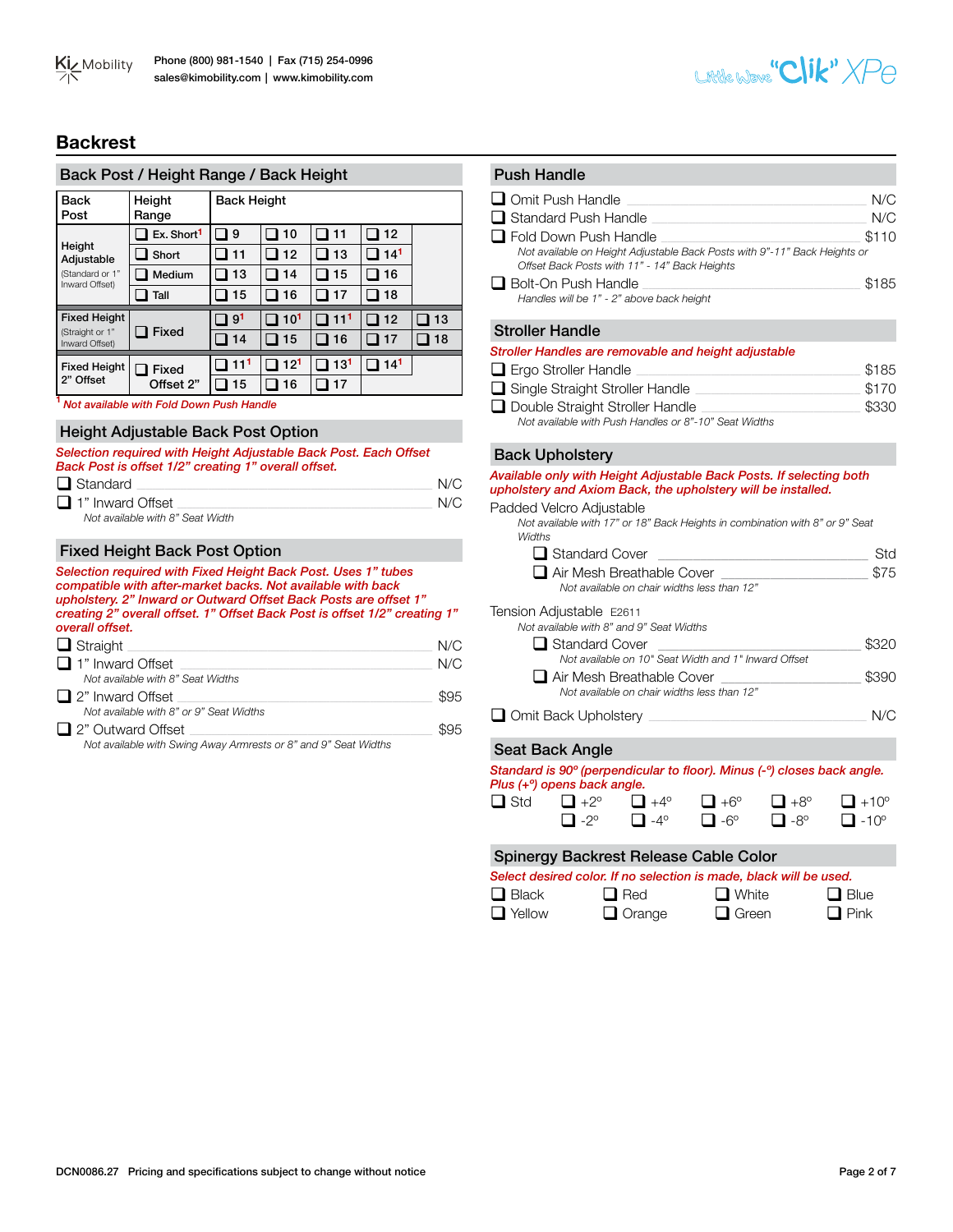

# **Front Seat Height and Casters**

# Caster Size / Front Seat Height

*Select Front Seat Height in row corresponding to desired Caster Size.*

*Front Seat Height is measured from floor to top of seat tube at front of seat sling. Adjustable up or down by 1/2". See reference E on page 7.*  Caster Size Front Seat Height

| i Gaster Əlze Tribiil Əlal Heiyili |                                                                                                                                                                                                                                                                   |  |  |             |             |
|------------------------------------|-------------------------------------------------------------------------------------------------------------------------------------------------------------------------------------------------------------------------------------------------------------------|--|--|-------------|-------------|
| 3"                                 | $\Box$ 11.5 $\Box$ 12 $\Box$ 12.5 $\Box$ 13 $\Box$ 13.5 $\Box$ 14 $\Box$ 14.5 $\Box$ 15 $\Box$ 15.5 $\Box$ 16 $\Box$ 16.5 $\Box$ 17 $\Box$ 17.5 $\Box$ 18                                                                                                         |  |  |             | $\Box$ 18.5 |
| 4"                                 | $\boxed{ \Box$ 12.5 $\boxed{ \Box}$ 13 $\boxed{ \Box}$ 13.5 $\boxed{ \Box}$ 14 $\boxed{ \Box}$ 14.5 $\boxed{ \Box}$ 15 $\boxed{ \Box}$ 16 $\boxed{ \Box}$ 16.5 $\boxed{ \Box}$ 17 $\boxed{ \Box}$ 17.5 $\boxed{ \Box}$ 18 $\boxed{ \Box}$ 18.5 $\boxed{ \Box}$ 19 |  |  |             | $\Box$ 19.5 |
| 5"                                 | $\boxed{ \Box 13.5 \Box 14} \quad \boxed{ \Box 14.5 \Box 15} \quad \boxed{ \Box 15.5 \Box 16} \quad \boxed{ \Box 16.5 \Box 17} \quad \boxed{ \Box 17.5 \Box 18} \quad \boxed{ \Box 18.5 \Box 19} \quad \boxed{ \Box 19.5 \Box 20}$                                |  |  |             | $\Box$ 20.5 |
| 6"                                 | $\Box$ 14.5 $\Box$ 15 $\Box$ 15.5 $\Box$ 16 $\Box$ 16.5 $\Box$ 17 $\Box$ 17.5 $\Box$ 18 $\Box$ 18.5 $\Box$ 19 $\Box$ 19.5 $\Box$ 20                                                                                                                               |  |  | $\Box$ 20.5 |             |

### **Caster**

|             |                          | <b>Caster Size</b> |    |    |    |    |
|-------------|--------------------------|--------------------|----|----|----|----|
|             |                          | Price              | 3" | 4" | 5" | 6" |
|             | .75" Rollerblade         | N/C                |    |    |    |    |
|             | .75" Lighted Rollerblade | \$80               |    |    |    |    |
|             | 1" Poly                  | Std                |    |    |    |    |
| Caster Type | 1" Poly Aluminum         | \$125              |    |    |    |    |
|             | 1" Pneumatic             | \$85               |    |    |    |    |
|             | 1.5" Poly                | \$50               |    |    |    |    |
|             | 1.5" Soft Roll Aluminum  | \$190              |    |    |    |    |

# Fork Options

| Std   |
|-------|
| \$170 |
| \$450 |
|       |
|       |
|       |

User Weight 120 - 160 lbs

# **Footrest**

| Aluminum Angle Adjustable K0040<br>Not available with Front Seat Heights less than 14.5"                                                                            |       |
|---------------------------------------------------------------------------------------------------------------------------------------------------------------------|-------|
| Aluminum Angle Adjustable with Riser K0040, K0037<br>Not available with Front Seat Heights less than 14.5"                                                          | \$185 |
| High Mount Aluminum Angle Adjustable K0040, K0037                                                                                                                   | \$160 |
| Angle Adjustable Flip Under K0040, K0037<br>Not available with footrest widths less than 9" or with Front Seat Heights less<br>than 15". See reference F on page 7. | \$185 |
| High Mount Angle Adjustable Flip Under K0040, K0037<br>Not available with 16" Seat Width in combination with Offset Frame                                           | S270  |
| <b>Rear Seat Height and Wheels</b>                                                                                                                                  |       |

# Footplate Seat to Footrest Length

*Measured from front edge of seat sling to top, rear of footrest. Footrest length at least 2.5" shorter than Front Seat Height recommended. See reference G on page 7.* 

| $\Box$ 5.5"          | 16"        | $\Box$ 6.5"  | 17"                           |
|----------------------|------------|--------------|-------------------------------|
| $\Box$ 7.5"          | $\Box$ 8"  | $\Box$ 8.5"  | l 9"                          |
| $\Box$ 9.5"          | $\Box$ 10" | $\Box$ 10.5" | $\square$ 11"                 |
| $\Box$ 11.5"         | $\Box$ 12" | $\Box$ 12.5" | $\Box$ 13"                    |
| $\Box$ 13.5"         | $\Box$ 14" | $\Box$ 14.5" | $\Box$ 15"                    |
| $\Box$ 15.5"         | $\Box$ 16" | $\Box$ 16.5" | $\mathbf{\mathbf{\perp}}$ 17" |
| $\blacksquare$ 17.5" | 18"        |              |                               |

# Wheel Size / Rear Seat Height

*Select Rear Seat Height in row corresponding to desired Wheel Size. For proper setup, selection is required when omitting rear wheels. Measured from floor to top of seat tube at front of back post. Rear Seat Height is custom to needs. See reference H on page 7.* 

| Wheel<br>Size | Rear Seat Height                                         |                                                                         |                                                                                                                                                                                 |                       |                                             |                                             |                       |                       |
|---------------|----------------------------------------------------------|-------------------------------------------------------------------------|---------------------------------------------------------------------------------------------------------------------------------------------------------------------------------|-----------------------|---------------------------------------------|---------------------------------------------|-----------------------|-----------------------|
| 18"           | $\Box$ 11.5 <sup>1</sup> $\Box$ 12 $\Box$ 12.5 $\Box$ 13 |                                                                         | $\Box$ 13.5 $\Box$ 14 $\Box$ 14.5 $\Box$ 15                                                                                                                                     |                       |                                             | $\Box$ 15.5 $\Box$ 16 $\Box$ 16.5 $\Box$ 17 | $\Box$ 17.5 $\Box$ 18 | $\Box$ 18.5 $\Box$ 19 |
| 20"           |                                                          |                                                                         | $\boxed{ \Box 12.5^1 \Box 13}$ $\boxed{ \Box 13.5 \Box 14}$ $\boxed{ \Box 14.5 \Box 15}$ $\boxed{ \Box 15.5 \Box 16}$ $\boxed{ \Box 16.5 \Box 17}$ $\boxed{ \Box 17.5 \Box 18}$ |                       |                                             |                                             | $\Box$ 18.5 $\Box$ 19 | $\Box$ 19.5 $\Box$ 20 |
| 22"           |                                                          |                                                                         | $\Box$ 13.5 <sup>1</sup> $\Box$ 14 $\Box$ 14.5 $\Box$ 15 $\Box$ 15.5 $\Box$ 16 $\Box$ 16.5 $\Box$ 17                                                                            |                       | $\Box$ 17.5 $\Box$ 18 $\Box$ 18.5 $\Box$ 19 |                                             | $\Box$ 19.5 $\Box$ 20 |                       |
| 24"           |                                                          | $\boxed{ \square 14.5^1 \square 15}$ $\boxed{ \square 15.5 \square 16}$ | $\Box$ 16.5 $\Box$ 17                                                                                                                                                           | $\Box$ 17.5 $\Box$ 18 | $\Box$ 18.5 $\Box$ 19                       | $\Box$ 19.5 $\Box$ 20                       |                       |                       |

**<sup>1</sup>** *Available only with Low Profile tires*

# One Arm Drive

| One Arm Drive E0958                                                              |                 |              |             | \$1495 |
|----------------------------------------------------------------------------------|-----------------|--------------|-------------|--------|
| Available only with 20", 22" and 24" spoke wheels and Quick Release axles. Spoke |                 |              |             |        |
| wheel style is exclusive to OAD. Standard handrim will be Aluminum anodized.     |                 |              |             |        |
| Rear Wheel Spacing limitations exist based on camber and armrest selections.     |                 |              |             |        |
| Rear Wheel Size:                                                                 | $\Box$ 20"      | $\Box$ 22"   | $\vert$ 24" |        |
| Drive Handrim Side:                                                              | $\Box$ Left     | $\Box$ Right |             |        |
| Drive Handrim Type:                                                              | $\Box$ Aluminum |              |             | NI/C   |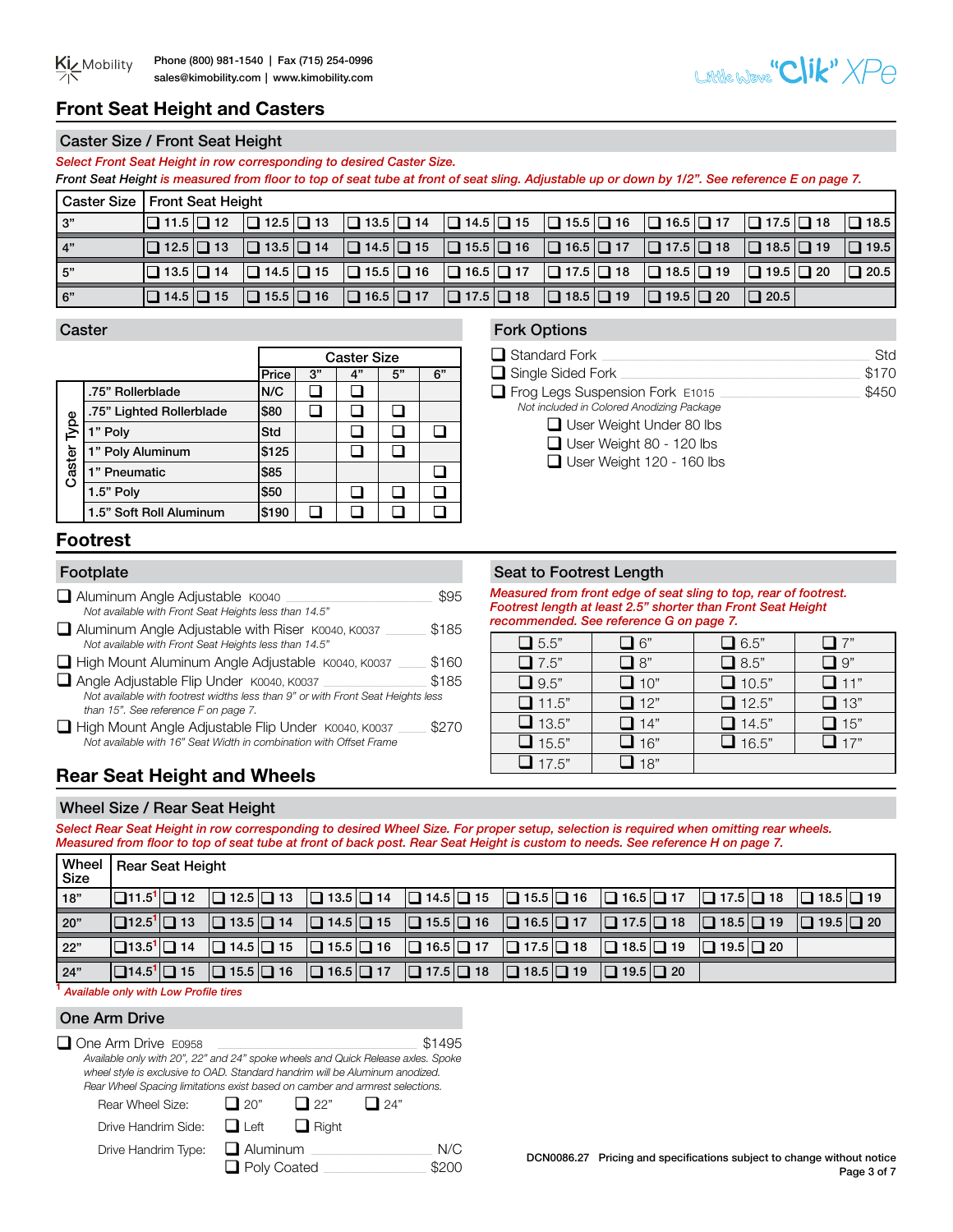# **Rear Seat Height and Wheels**

|                     | <b>Rear Wheel</b>                                                                                                                                                                                                                                                                                    |                                              |                        |               |               |                | <b>Handrim Option</b>      |                                                                                                                                                 |                                    |                                                                                                                                                                                                                                                                                                                                                                                 |
|---------------------|------------------------------------------------------------------------------------------------------------------------------------------------------------------------------------------------------------------------------------------------------------------------------------------------------|----------------------------------------------|------------------------|---------------|---------------|----------------|----------------------------|-------------------------------------------------------------------------------------------------------------------------------------------------|------------------------------------|---------------------------------------------------------------------------------------------------------------------------------------------------------------------------------------------------------------------------------------------------------------------------------------------------------------------------------------------------------------------------------|
|                     | No selection needed with One Arm Drive                                                                                                                                                                                                                                                               |                                              |                        |               |               |                | $\Box$ 3M Micro Grip       |                                                                                                                                                 |                                    | \$65                                                                                                                                                                                                                                                                                                                                                                            |
|                     |                                                                                                                                                                                                                                                                                                      |                                              | <b>Rear Wheel Size</b> |               |               |                |                            | Not available on Plastic Coated or Projection Handrims                                                                                          |                                    |                                                                                                                                                                                                                                                                                                                                                                                 |
|                     | <b>MAXX Performance Spoke</b>                                                                                                                                                                                                                                                                        | Price<br><b>Std</b>                          | 18"<br>$\Box$          | 20"<br>$\Box$ | 22"<br>$\Box$ | 24"<br>$\Box$  |                            |                                                                                                                                                 |                                    |                                                                                                                                                                                                                                                                                                                                                                                 |
| Rear Wheel          | Mag (Black)                                                                                                                                                                                                                                                                                          | \$55                                         |                        | $\Box$        | $\Box$        | $\Box$         | Axle                       |                                                                                                                                                 |                                    |                                                                                                                                                                                                                                                                                                                                                                                 |
| Type                | <b>Colored Mag</b>                                                                                                                                                                                                                                                                                   | \$100                                        |                        | ❏             | $\Box$        |                |                            | No selection needed with Drum Brake                                                                                                             |                                    |                                                                                                                                                                                                                                                                                                                                                                                 |
|                     | <b>Spinergy Spox</b>                                                                                                                                                                                                                                                                                 | \$845                                        |                        | $\Box$        | $\Box$        | $\Box$         | Quick Release              |                                                                                                                                                 |                                    | Std<br>\$185                                                                                                                                                                                                                                                                                                                                                                    |
|                     | Spinergy LX                                                                                                                                                                                                                                                                                          | \$1050                                       |                        |               | $\Box$        | $\Box$         | Quad Quick Release         | Not available with Mag or Spinergy wheels                                                                                                       |                                    |                                                                                                                                                                                                                                                                                                                                                                                 |
|                     |                                                                                                                                                                                                                                                                                                      |                                              |                        |               |               |                |                            |                                                                                                                                                 |                                    |                                                                                                                                                                                                                                                                                                                                                                                 |
|                     | <b>Spinergy Options</b>                                                                                                                                                                                                                                                                              |                                              |                        |               |               |                | <b>Rear Wheel Spacing</b>  |                                                                                                                                                 |                                    |                                                                                                                                                                                                                                                                                                                                                                                 |
|                     | Select spoke color and handrim tab for Spinergy wheels<br>Spoke Color:<br>$\Box$ Black $\Box$ Red<br>$\Box$ White $\Box$ Blue $\Box$ Yellow<br>□ Pink <sup>1</sup> □ Green <sup>1</sup> □ Purple <sup>1</sup> □ Orange <sup>1</sup><br><sup>1</sup> Available only with Spingergy LX<br>Handrim Tab: |                                              |                        |               |               |                | $\Box$ .5"                 | and Mag wheel combination requires 1" minimum Rear Wheel<br>$\Box$ .75"                                                                         | $\Box$ 1" $\Box$ 1.25" $\Box$ 1.5" | Adjustable up to .5" outward. Minimum spacing with offset frame is<br>1.25" with 0° camber, 1" with 2° or 4° camber and .75" with 6° or 8°<br>camber. .75" minimum with 0° camber on standard frame. 0° Camber<br>Spacing. No selection needed with Wheelchair Drive Ready option. .5"<br>and .75" not available with One Arm Drive. See Reference J on page 7.<br>$\Box$ 1.75" |
|                     | Available only with Aluminum Anodized and Plastic Coated Handrims                                                                                                                                                                                                                                    |                                              |                        |               |               |                |                            |                                                                                                                                                 |                                    |                                                                                                                                                                                                                                                                                                                                                                                 |
|                     | $\Box$ Short Tab                                                                                                                                                                                                                                                                                     |                                              |                        |               |               | N/C            |                            | <b>Wheelchair Drive Ready</b>                                                                                                                   |                                    |                                                                                                                                                                                                                                                                                                                                                                                 |
| Mag Color:          | $\Box$ Long Tab<br><b>Colored Mag</b><br>Florescent Red                                                                                                                                                                                                                                              | $\Box$ White                                 | $\Box$ Blue            |               | $\Box$ Pink   | N/C            |                            | 5th Wheel or Spinergy wheels.<br>e-motion Ready entrance and the motion of the state of the state of the state of the state of the state of the |                                    | Chair will ship from Ki Mobility with adaption kit installed for selected<br>Alber system. Order system separately from Alber USA. Select Rear<br>Seat Height (full profile selections only) in drive wheel size on Rear<br>Seat Height chart above. Requires Rear Anti-Tips. Not available with<br>N/C                                                                         |
|                     | <b>Rear Tire Type</b>                                                                                                                                                                                                                                                                                |                                              |                        |               |               |                | $\Box$ twion Ready         |                                                                                                                                                 |                                    | N/C                                                                                                                                                                                                                                                                                                                                                                             |
| <b>Full Profile</b> |                                                                                                                                                                                                                                                                                                      |                                              |                        |               |               |                |                            | Camber Selection: $\Box$ 0°                                                                                                                     | $\Box$ 3°                          |                                                                                                                                                                                                                                                                                                                                                                                 |
|                     | Street Pneumatic 1 3/8" E2211, E2212                                                                                                                                                                                                                                                                 |                                              |                        |               |               | Std            |                            |                                                                                                                                                 |                                    |                                                                                                                                                                                                                                                                                                                                                                                 |
|                     | Full Poly 1 3/8" E2218                                                                                                                                                                                                                                                                               |                                              |                        |               |               | \$75           |                            | <b>Center of Gravity Preset</b>                                                                                                                 |                                    |                                                                                                                                                                                                                                                                                                                                                                                 |
|                     | Pneumatic with Airless Insert 1 3/8" E2211, E2213                                                                                                                                                                                                                                                    |                                              |                        |               |               | \$95           |                            |                                                                                                                                                 |                                    | Measured from front of back post to center of rear axle. 0" indicates                                                                                                                                                                                                                                                                                                           |
| <b>Low Profile</b>  |                                                                                                                                                                                                                                                                                                      |                                              |                        |               |               |                |                            |                                                                                                                                                 |                                    | axle will be directly under back post. Center of Gravity setup may be<br>limited with certain configurations. 2" minimum Center of Gravity with                                                                                                                                                                                                                                 |
|                     | □ Low Poly 1" E2218                                                                                                                                                                                                                                                                                  |                                              |                        |               |               | \$75           |                            |                                                                                                                                                 |                                    | 5th Wheel and One Arm Drive and 0" minimum with Transit Option.                                                                                                                                                                                                                                                                                                                 |
|                     | Sentinel Solid Tire 1" E2218                                                                                                                                                                                                                                                                         |                                              |                        |               |               | \$95           | See reference I on page 7. |                                                                                                                                                 |                                    |                                                                                                                                                                                                                                                                                                                                                                                 |
|                     | Not available on 18" wheel size or 20" and 22" Mag wheels                                                                                                                                                                                                                                            |                                              |                        |               |               |                | <b>Amputee Positions</b>   |                                                                                                                                                 |                                    |                                                                                                                                                                                                                                                                                                                                                                                 |
|                     | High Pressure 1" E2211, E2212<br>Not available on Mag wheel or 18" wheel size                                                                                                                                                                                                                        |                                              |                        |               |               | \$97           | $-1.5"$                    | $-1.25"$                                                                                                                                        | $\square$ -1"                      | $\Box$ -.75"                                                                                                                                                                                                                                                                                                                                                                    |
|                     | Schwalbe Marathon Plus Evolution 1" E2211, E2212                                                                                                                                                                                                                                                     |                                              |                        |               |               | \$135          | $\Box$ -.5"                | $\Box$ -.25"                                                                                                                                    | $\Box$ 0"                          | $\Box$ .25"                                                                                                                                                                                                                                                                                                                                                                     |
|                     | Available only on 24" MAXX Performance or Spinergy wheels                                                                                                                                                                                                                                            |                                              |                        |               |               |                | <b>Standard Positions</b>  |                                                                                                                                                 |                                    |                                                                                                                                                                                                                                                                                                                                                                                 |
|                     |                                                                                                                                                                                                                                                                                                      |                                              |                        |               |               |                | $\Box$ .5"                 | $\Box$ .75"                                                                                                                                     | $\Box$ 1"                          | $\Box$ 1.25"                                                                                                                                                                                                                                                                                                                                                                    |
| <b>Handrim</b>      |                                                                                                                                                                                                                                                                                                      |                                              |                        |               |               |                | $\Box$ 1.5"                | $\Box$ 1.75"                                                                                                                                    | $\Box$ 2"                          | $\Box$ 2.25"                                                                                                                                                                                                                                                                                                                                                                    |
|                     | No selection needed with One Arm Drive                                                                                                                                                                                                                                                               |                                              |                        |               |               |                | $\Box$ 2.5"                | 2.75"<br>❏                                                                                                                                      | $\square$ 3"                       | $\Box$ 3.25"                                                                                                                                                                                                                                                                                                                                                                    |
|                     | <b>Standard Handrims</b>                                                                                                                                                                                                                                                                             |                                              |                        |               |               |                | $\Box$ 3.5"                | $\Box$ 3.75"                                                                                                                                    | $\Box$ 4"                          | $\Box$ 4.25"                                                                                                                                                                                                                                                                                                                                                                    |
|                     | $\Box$ Aluminum Anodized                                                                                                                                                                                                                                                                             |                                              |                        |               |               | Std            |                            |                                                                                                                                                 |                                    |                                                                                                                                                                                                                                                                                                                                                                                 |
|                     | $\Box$ Plastic Coated<br>$\Box$ Projection (8 Vertical Projections)                                                                                                                                                                                                                                  |                                              |                        |               |               | \$112<br>\$325 | <b>Rear Wheel Camber</b>   |                                                                                                                                                 |                                    |                                                                                                                                                                                                                                                                                                                                                                                 |
|                     | Available only with full profile tires in combination with 22"-24" MAXX                                                                                                                                                                                                                              |                                              |                        |               |               |                |                            | The following apply if One Arm Drive is selected: $6^{\circ}$ and $8^{\circ}$ not                                                               |                                    |                                                                                                                                                                                                                                                                                                                                                                                 |
|                     | Performance or 24" Mag wheel                                                                                                                                                                                                                                                                         |                                              |                        |               |               |                |                            | available. 4° not available with T-Arms.                                                                                                        |                                    |                                                                                                                                                                                                                                                                                                                                                                                 |
|                     | $\Box$ Omit Handrim                                                                                                                                                                                                                                                                                  |                                              |                        |               |               |                | $\Box$ 0°                  | $\Box$ 2°                                                                                                                                       | $\Box$ 4°<br>$\Box$ 6°             | $\Box$ 8°                                                                                                                                                                                                                                                                                                                                                                       |
|                     | <b>Natural Fit Handrims</b>                                                                                                                                                                                                                                                                          |                                              |                        |               |               |                |                            |                                                                                                                                                 |                                    |                                                                                                                                                                                                                                                                                                                                                                                 |
|                     | Not available on 18" or 20" wheel sizes or 22" Mag wheel. Not<br>recommended with Mag wheel.                                                                                                                                                                                                         |                                              |                        |               |               |                |                            |                                                                                                                                                 |                                    |                                                                                                                                                                                                                                                                                                                                                                                 |
|                     | Natural Fit LT Regular Grip                                                                                                                                                                                                                                                                          |                                              |                        |               |               | \$465          |                            |                                                                                                                                                 |                                    |                                                                                                                                                                                                                                                                                                                                                                                 |
|                     | Natural Fit Standard Regular Grip                                                                                                                                                                                                                                                                    |                                              |                        |               |               | \$445          |                            |                                                                                                                                                 |                                    |                                                                                                                                                                                                                                                                                                                                                                                 |
|                     | Natural Fit LT Super Grip                                                                                                                                                                                                                                                                            |                                              |                        |               |               | \$515          |                            |                                                                                                                                                 |                                    |                                                                                                                                                                                                                                                                                                                                                                                 |
|                     | Natural Fit Standard Super Grip                                                                                                                                                                                                                                                                      |                                              |                        |               |               | \$495          |                            |                                                                                                                                                 |                                    |                                                                                                                                                                                                                                                                                                                                                                                 |
|                     | Natural Fit LT Omit Grip                                                                                                                                                                                                                                                                             | the control of the control of the control of |                        |               |               | \$395          |                            |                                                                                                                                                 |                                    |                                                                                                                                                                                                                                                                                                                                                                                 |
|                     | Natural Fit Standard Omit Grip                                                                                                                                                                                                                                                                       |                                              |                        |               |               | \$345          |                            |                                                                                                                                                 |                                    |                                                                                                                                                                                                                                                                                                                                                                                 |
|                     | DCN0086.27 Pricing and specifications subject to change without notice                                                                                                                                                                                                                               |                                              |                        |               |               |                |                            |                                                                                                                                                 |                                    | Page 4 of 7                                                                                                                                                                                                                                                                                                                                                                     |



# q 3M Micro Grip \_\_\_\_\_\_\_\_\_\_\_\_\_\_\_\_\_\_\_\_\_\_\_\_\_\_\_\_\_\_\_\_\_\_\_\_\_\_\_\_\_\_\_\_\_\_\_\_\_\_\_\_\_\_\_\_\_\_\_\_\_\_\_\_\_\_\_\_\_\_\_\_\_\_\_\_\_\_\_\_\_\_\_\_\_ \$65 *Not available on Plastic Coated or Projection Handrims No selection needed with Drum Brake* q Quick Release \_\_\_\_\_\_\_\_\_\_\_\_\_\_\_\_\_\_\_\_\_\_\_\_\_\_\_\_\_\_\_\_\_\_\_\_\_\_\_\_\_\_\_\_\_\_\_\_\_\_\_\_\_\_\_\_\_\_\_\_\_\_\_\_\_\_\_\_\_\_\_\_\_\_\_\_\_\_\_\_\_\_\_\_\_\_ Std q Quad Quick Release \_\_\_\_\_\_\_\_\_\_\_\_\_\_\_\_\_\_\_\_\_\_\_\_\_\_\_\_\_\_\_\_\_\_\_\_\_\_\_\_\_\_\_\_\_\_\_\_\_\_\_\_\_\_\_\_\_\_\_\_\_\_\_\_\_\_\_\_\_\_\_ \$185 *Not available with Mag or Spinergy wheels Adjustable up to .5" outward. Minimum spacing with offset frame is 1.25" with 0º camber, 1" with 2º or 4º camber and .75" with 6º or 8º*

|                                                          |                                                                      |  | camber. .75" minimum with 0° camber on standard frame. 0° Camber       |  |                                                                       |  |  |
|----------------------------------------------------------|----------------------------------------------------------------------|--|------------------------------------------------------------------------|--|-----------------------------------------------------------------------|--|--|
| and Mag wheel combination requires 1" minimum Rear Wheel |                                                                      |  |                                                                        |  |                                                                       |  |  |
|                                                          | Spacing. No selection needed with Wheelchair Drive Ready option. .5" |  |                                                                        |  |                                                                       |  |  |
|                                                          |                                                                      |  |                                                                        |  | and .75" not available with One Arm Drive. See Reference J on page 7. |  |  |
|                                                          |                                                                      |  | $\Box$ .5" $\Box$ .75" $\Box$ 1" $\Box$ 1.25" $\Box$ 1.5" $\Box$ 1.75" |  |                                                                       |  |  |

| $\Box$ e-motion Ready                                             | N/C |
|-------------------------------------------------------------------|-----|
| $\Box$ twion Ready                                                | N/C |
| $O_{\text{c}}$ and $\sim$ $O_{\text{c}}$ and $\sim$ $\Box$ $\sim$ |     |

| $\Box$ -1.5" | つに"         | $\sqrt{K}$ " |
|--------------|-------------|--------------|
| $1 - 5$      | $\bigcap F$ | $\Omega$     |

| $\mathsf{L}5$ " | $\overline{1.75}$ |      | $\mathbf{1}$ 1.25" |
|-----------------|-------------------|------|--------------------|
| $\Box$ 1.5"     | 1.75"             | "? ר | $\Box$ 2.25"       |
| $\Box$ 2.5"     | 2.75"             | l 3" | 3.25"              |
| 3.5"            | 3.75"             |      | 4.25"              |

|           | The following apply if One Arm Drive is selected: 6° and 8° not<br>available. 4° not available with T-Arms. |           |           |           |
|-----------|-------------------------------------------------------------------------------------------------------------|-----------|-----------|-----------|
| $\Box$ 0° | $\Box$ 2°                                                                                                   | $\Box$ 4° | $\Box$ 6° | $\Box$ 8° |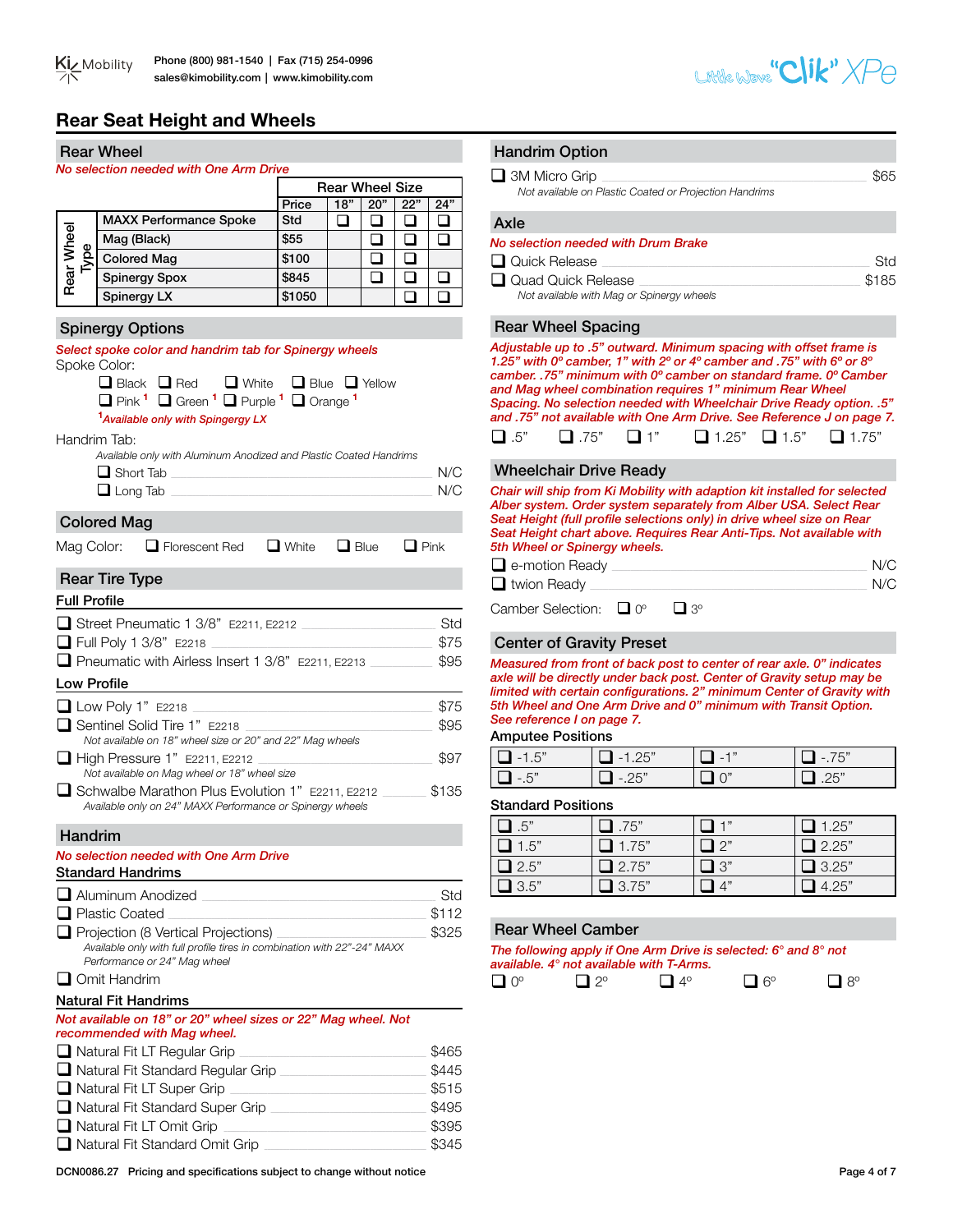

# **Wheel Locks**

| Std                                                                                                                                                           |
|---------------------------------------------------------------------------------------------------------------------------------------------------------------|
| N/C                                                                                                                                                           |
| N/C                                                                                                                                                           |
| \$65                                                                                                                                                          |
| \$125                                                                                                                                                         |
| \$560<br>Available only with 20", 22" and 24" MAXX Performance Spoke wheels. Not<br>available with Fold Down Push Handles or Ergo and Single Stroller Handles |
|                                                                                                                                                               |

# **Armrests** *Airless Insert tires*

# Armrest

Height Adjustable T-Arm (8.5" - 13.5") E0973

| Not available with Seat Depths less than 13". 16" minimum Seat Depth with |
|---------------------------------------------------------------------------|
| Offset Frame. 1.25" minimum Rear Wheel Spacing.                           |

| ⊶ |  |
|---|--|

| Height Adjustable T-Arm Low (7.5" - 11.5") E0973                          |
|---------------------------------------------------------------------------|
| Not available with Seat Depths less than 12". 13" minimum Seat Depth with |
| Offset Frame. 1.25" minimum Rear Wheel Spacing.                           |

| ⊶ |  |
|---|--|

Angle Adjustable Locking Extendable Flip Up E0973

*Requires Fixed Height Backrest. Not available with backrest heights less than 12".*

| $\Box$ Desk                                                                                                                                            | \$265 |
|--------------------------------------------------------------------------------------------------------------------------------------------------------|-------|
| $\Box$ Full                                                                                                                                            | \$265 |
| Height Adjustable Pediatric Desk (6.5" - 10") E0973                                                                                                    | \$230 |
| Seat Depth plus Sling Position must be at least 10". Seat Depth plus Sling<br>Position must be at least 12" with Offset Frame 1.25" minimum Rear Wheel |       |
| Spacing.                                                                                                                                               |       |

# **Side Guards**

|  | Not available with T-Arms or Height Adjustable Pediatric Desk Armrests |
|--|------------------------------------------------------------------------|
|--|------------------------------------------------------------------------|

| Composite Side Guards - Adult (14" - 16") K0108       | \$143 |
|-------------------------------------------------------|-------|
| Seat Depth plus Sling Position must be at least 12"   |       |
| □ Composite Side Guards - Pediatric (10" - 14") K0108 | \$143 |
| Seat Depth plus Sling Position must be at least 10"   |       |

# **Accessories**

| 5th Wheel                                                                                                                                |       |
|------------------------------------------------------------------------------------------------------------------------------------------|-------|
| Rotating removable rear caster. Not available with Anti-Tips.<br>$\Box$ Standard 5th Wheel E0971                                         | \$250 |
| Dynamic 5th Wheel K0108<br>Elastomer: $\Box$ Soft $\Box$ Firm<br>Both elastomers are included; the selected elastomer will be installed. | \$250 |
| <b>Anti-Tip</b>                                                                                                                          |       |
| Not available with 5th wheel                                                                                                             |       |

| Rear Anti-Tips E0971 | \$150 |
|----------------------|-------|
| Omit Rear Anti-Tips  | N/C   |

DCN0086.27 Pricing and specifications subject to change without notice Page 5 of 7

| Dual - Drum Brake F2228<br>Available only with 20", 22" and 24" MAXX Performance Spoke wheels. Not<br>available with Fold Down Push Handles or Ergo and Single Stroller Handles<br>without integrated push handles. Axle is Quick Release.<br>$\Box$ Push to Lock<br>$\Box$ Pull to Lock<br>$\Box$ Omit Wheel Locks | \$660<br>N/C |
|---------------------------------------------------------------------------------------------------------------------------------------------------------------------------------------------------------------------------------------------------------------------------------------------------------------------|--------------|
| <b>Wheel Lock Options</b>                                                                                                                                                                                                                                                                                           |              |
| ■ Extension Handles F0961<br>Available only with Push to Lock or Pull to Lock Wheel Locks                                                                                                                                                                                                                           | \$77         |
| ■ Grade Aids F0974<br>Available only with Push to Lock Wheel Locks and Pneumatic or Pneumatic w/<br>Airless Insert tires                                                                                                                                                                                            | \$150        |
|                                                                                                                                                                                                                                                                                                                     |              |
| $\Box$ Tubular Flip Up<br>Requires Fixed Height Backrest. Not available with Arm Pads, Back Heights less<br>than 13" or Back Heights less than 14" with Offset.                                                                                                                                                     | Std          |
| Short Swing Away (7" - 9") E0973<br>Not available with Arm Pads or Outward Offset Back Posts. If selection is not<br>available with rear wheel and rear seat height configuration, then Tall Swing<br>Away armrest will be used.                                                                                    | \$230        |
| ■ Tall Swing Away (9.25" - 11.25") E0973<br>Not available with Arm Pads or Outward Offset Back Posts                                                                                                                                                                                                                | \$230        |
| $\Box$ Omit Armrests                                                                                                                                                                                                                                                                                                | N/C          |
| <b>Arm Pad</b>                                                                                                                                                                                                                                                                                                      |              |
| Not available with Tubular Flip Up or Swing Away Armrests                                                                                                                                                                                                                                                           |              |
| Standard Arm Pad                                                                                                                                                                                                                                                                                                    | N/C          |
| ■ Waterfall Arm Pad<br>Not available with Angle Adjustable Locking Extendable Flip Up Armrest                                                                                                                                                                                                                       | \$25         |
| ⊿ Foam Grip                                                                                                                                                                                                                                                                                                         | N/C          |

q Foam Grip \_\_\_\_\_\_\_\_\_\_\_\_\_\_\_\_\_\_\_\_\_\_\_\_\_\_\_\_\_\_\_\_\_\_\_\_\_\_\_\_\_\_\_\_\_\_\_\_\_\_\_\_\_\_\_\_\_\_\_\_\_\_\_\_\_\_\_\_\_\_\_\_\_\_\_\_\_\_\_\_\_\_\_\_\_\_\_\_\_\_\_\_ N/C *Available only with Angle Adjustable Locking Extendable Flip Up Armrest*

# Direct Mount **Clamp-On Mount**

| Aluminum Adjustable Fender with Foam Pad K0108<br>10" minimum Seat Depth |       |
|--------------------------------------------------------------------------|-------|
| $\Box$ Black Matte                                                       | \$305 |
| $\Box$ Match Frame Color<br>Not available with Hydrograhpics             | \$355 |
| Carbon Fiber Adjustable Fender K0108<br>10" minimum Seat Depth           | \$515 |

# **Spoke Guards**

| □ Clear Spoke Guards K0065<br>Not available with Mag wheel                                                           |                         |                      | \$115 |
|----------------------------------------------------------------------------------------------------------------------|-------------------------|----------------------|-------|
| Black Spoke Guards K0065<br>Not available with 18" or 20" wheel sizes or Mag wheel                                   |                         |                      | \$115 |
| Designer Spoke Guards K0065<br>Available only with 20" and 22" wheel sizes. Not available with Mag wheel.<br>Design: |                         |                      | \$250 |
| $\Box$ Blue Monster                                                                                                  | $\Box$ Fairy Garden     | $\Box$ Havin' a Hoot |       |
| $\Box$ Robo Fun                                                                                                      | $\Box$ Rockin' Reptiles | $\Box$ Super Puppies |       |
| Tutu Cute                                                                                                            | Tuxedo Time             |                      |       |

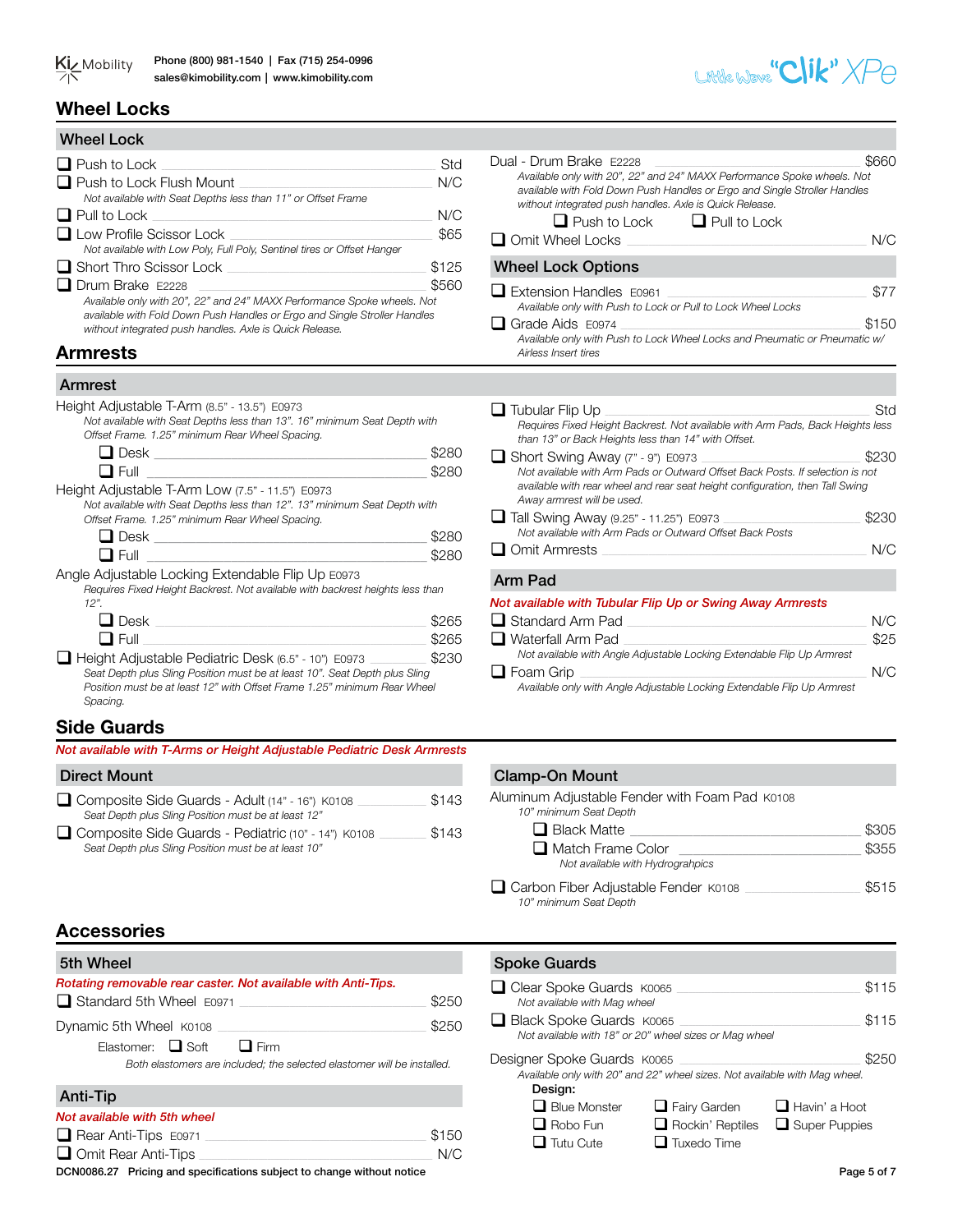



# **Accessories**

| <b>Calf Strap</b>                                                                                                                                                                              |                                         |
|------------------------------------------------------------------------------------------------------------------------------------------------------------------------------------------------|-----------------------------------------|
| Not available with 8" or 9" wide chairs<br>$\Box$ Velcro Adjustable $K0038$<br>Padded Velcro Adjustable K0038<br>□ Bodypoint Padded AeroMesh K0038                                             | \$40<br>\$68<br>\$118                   |
| <b>Pelvic Positioning Belt</b>                                                                                                                                                                 |                                         |
| □ 1" Auto Buckle E0978<br>■ 1" Padded Auto Buckle E0978 New York Hotel Auto Buckle E0978<br>□ 1 1/2" Auto Buckle_F0978<br>$\Box$ 1 1/2" Padded Auto Buckle $E$ 0978<br>2" Airline Buckle E0978 | \$80<br>\$170<br>\$80<br>\$170<br>\$110 |
| Bodypoint Evoflex - Pelvic Stabilizer E0978<br>Size: $\Box$ Small (16-24") $\Box$ Medium (19-29") $\Box$ Large (25-37")                                                                        | \$188                                   |
| <b>Belt Mounting Kit</b>                                                                                                                                                                       |                                         |
| $\Box$ Ki Mobility Belt Mounting Clamp                                                                                                                                                         |                                         |

| <b>Other Accessories</b>                                                      |       |
|-------------------------------------------------------------------------------|-------|
| $\Box$ Tool Kit                                                               | \$45  |
| □ Removable Underseat Pouch                                                   | \$50  |
| $\Box$ Pediatric Ki Mobility Backpack<br>Best fit on chairs more than 8" wide | \$65  |
| $\Box$ Ki Mobility Backpack<br>Best fit on chairs more than 10" wide          | \$65  |
| $\Box$ Luggage Carrier                                                        | \$85  |
| $\Box$ Cane and Crutch Holder                                                 | \$195 |
| Canopy with Hardware K0108<br>See image below                                 | \$280 |
|                                                                               |       |



# **Color**

#### Frame and Accent

*Select desired frame and accent colors. Accent color is used on backrest rigidizer bar and front caster wings; if no accent color is selected, frame color will be used.*

| Gloss Finish                                                                                                                                                                                                                         |     | Frame         | Accent       |
|--------------------------------------------------------------------------------------------------------------------------------------------------------------------------------------------------------------------------------------|-----|---------------|--------------|
| Black                                                                                                                                                                                                                                | N/C | ப             |              |
| <b>Blue Skies</b>                                                                                                                                                                                                                    | N/C | ı <b>ı</b>    |              |
| Bubblegum Pink <b>Exercise Service Service Service Service</b>                                                                                                                                                                       | N/C | . .           |              |
| Candy Blue <b>Candy Blue</b>                                                                                                                                                                                                         | N/C | l I           | I.           |
|                                                                                                                                                                                                                                      | N/C | l I           | $\mathbf{L}$ |
| Candy Red <b>Candy Red</b>                                                                                                                                                                                                           | N/C | H             | H            |
| Copper contract the contract of the contract of the contract of the contract of the contract of the contract of the contract of the contract of the contract of the contract of the contract of the contract of the contract o       | N/C | l 1           | l I          |
|                                                                                                                                                                                                                                      | N/C | l 1           |              |
| Metallic Orange <b>Exercise Service Service Service Service</b>                                                                                                                                                                      | N/C | l I           |              |
| Silver <b>Executive Silver</b>                                                                                                                                                                                                       | N/C | l I           | H            |
| Teal <b>Exploration Contract Contract Contract Contract Contract Contract Contract Contract Contract Contract Contract Contract Contract Contract Contract Contract Contract Contract Contract Contract Contract Contract Contra</b> | N/C | l.            |              |
| <u>Yellow and the community of the community of the community of the community of the community of the community of the community of the community of the community of the community of the community of the community of the co</u> | N/C | $\mathcal{L}$ |              |
| <b>Matte Finish</b>                                                                                                                                                                                                                  |     | Frame         | Accent       |
| Charcoal Gray <b>Charcoal Gray</b>                                                                                                                                                                                                   | N/C | l 1           |              |
|                                                                                                                                                                                                                                      | N/C |               |              |
|                                                                                                                                                                                                                                      | N/C | a ser         |              |
|                                                                                                                                                                                                                                      | N/C | . .           |              |
| Military Green <b>Military Green</b>                                                                                                                                                                                                 | N/C |               |              |
| Retro Red                                                                                                                                                                                                                            | N/C | - 1           |              |

# Hydrographics Hydrographics \_\_\_\_\_\_\_\_\_\_\_\_\_\_\_\_\_\_\_\_\_\_\_\_\_\_\_\_\_\_\_\_\_\_\_\_\_\_\_\_\_\_\_\_\_\_\_\_\_\_\_\_\_\_\_\_\_\_\_\_\_\_\_\_\_\_\_\_\_\_\_\_\_\_\_\_\_\_\_\_\_\_\_\_\_\_\_\_\_ \$695 **Q** AOR1 (Desert Digital Camo) Q Pink Camo<br>
Q Muddy Girl **Q** NEXT Camo  $\Box$  NEXT Camo □ Carbon Fiber<sup>1</sup> □ Zebra<sup>1</sup> **<sup>1</sup>***Select Hydrographics Base Color. Zebra not available in Black.* Hydrographics Base Color \_\_\_\_\_\_\_\_\_\_\_\_\_\_\_\_\_\_\_\_\_\_\_\_\_\_\_\_\_\_\_\_\_\_\_\_\_\_\_\_\_\_\_\_\_\_\_\_\_\_\_\_\_\_\_\_\_\_\_\_\_\_\_\_\_\_\_\_ N/C  $\Box$  Black  $\Box$  Blue  $\Box$  Granny Smith  $\Box$  Pink  $\Box$  Purple  $\Box$  Red

# Colored Anodizing Package

*Select desired color. If no selection is made, black will be used. Included in Colored Anodizing Package: Backrest plates, camber tube, towers, CG clamps, side guard receivers, front caster forks (standard or unitine) and Dynamic 5th Wheel split clamp. Camber tube not included if Wheelchair Drive Ready is selected.* 

| $\Box$ Black $\Box$  | N/C   |
|----------------------|-------|
| $\Box$ Blue          | \$165 |
| $\Box$ Bright Green  | \$165 |
| $\Box$ Orange        | \$165 |
| $\Box$ Pewter $\Box$ | \$165 |
| $\Box$ Pink $\Box$   | \$165 |
| $\Box$ Purple        | \$165 |
| $\Box$ Red           | \$165 |
| $\Box$ Gold          | \$165 |
|                      |       |

 $\bar{\mathbf{q}}$  ,  $\bar{\mathbf{q}}$ a<br>a a  $\begin{matrix} 1 & 0 \\ 0 & 1 \end{matrix}$  $\Box$ 

Military Green \_\_\_\_\_\_\_\_\_\_\_\_\_\_\_\_\_\_\_\_\_\_\_\_\_\_\_\_\_\_\_\_\_\_\_\_\_\_\_\_\_\_\_\_\_\_\_\_\_\_\_\_ N/C Retro Red \_\_\_\_\_\_\_\_\_\_\_\_\_\_\_\_\_\_\_\_\_\_\_\_\_\_\_\_\_\_\_\_\_\_\_\_\_\_\_\_\_\_\_\_\_\_\_\_\_\_\_\_\_\_\_\_\_\_\_ N/C Royal Blue \_\_\_\_\_\_\_\_\_\_\_\_\_\_\_\_\_\_\_\_\_\_\_\_\_\_\_\_\_\_\_\_\_\_\_\_\_\_\_\_\_\_\_\_\_\_\_\_\_\_\_\_\_\_\_\_\_\_ N/C Shadow Black \_\_\_\_\_\_\_\_\_\_\_\_\_\_\_\_\_\_\_\_\_\_\_\_\_\_\_\_\_\_\_\_\_\_\_\_\_\_\_\_\_\_\_\_\_\_\_\_\_\_ N/C Smooth White **Example 20** N/C